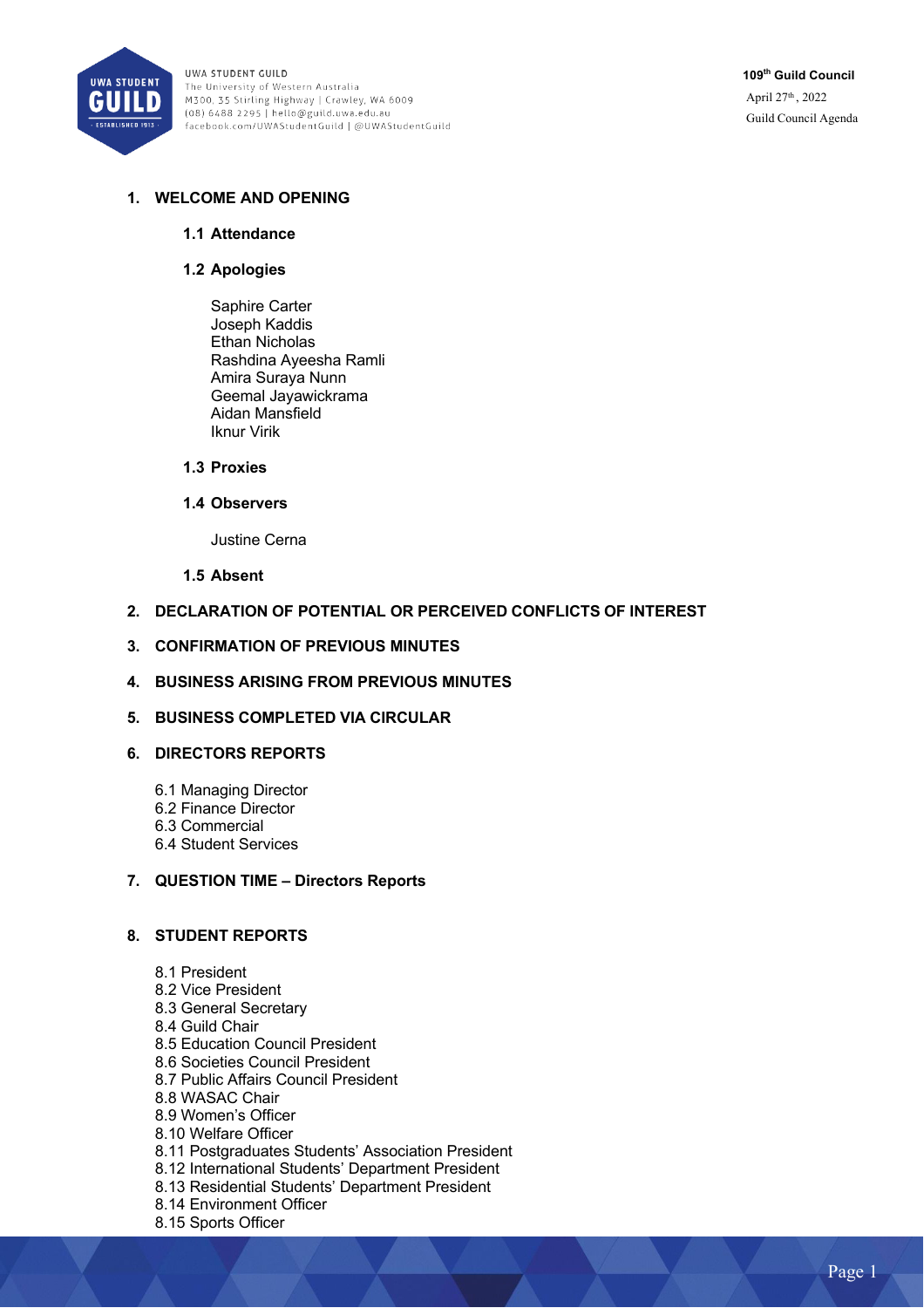

UWA STUDENT GUILD The University of Western Australia M300, 35 Stirling Highway | Crawley, WA 6009 (08) 6488 2295 | hello@guild.uwa.edu.au facebook.com/UWAStudentGuild | @UWAStudentGuild

8.16 Access Department 8.17 Pride Officers 8.18 Ethnocultural Department Officers 8.19 Volunteering Chair 8.20 OGC 8.21 MASA President

**9. QUESTION TIME – Student Reports** 

### **10. BUSINESS FROM THE EXECUTIVE**

**10.1** Venture Presentation

#### **6 ELECTIONS**

- 6.1 Guild Subcommittee Elections:
	- a) Governance Committee *(three Ordinary non-Councillor members, at least one of whom must be female) – CONTESTED*

Nominees: Sam Curulli, Levon Johnson, Anushka Mukherjee, Kushar

b) Equity & Diversity Committee *(two Ordinary non-Councillor members, at least one of whom must be female) – CONTESTED*

Nominees: Kiarra Hardjani, Akshata Jois, Anushka Mukherjee

c) Student Services Committee *(two Ordinary non-Councillor members, at least one of whom must be female) – CONTESTED*

Nominees: Angelique Natasha Sutanto , Cyrine Almodovar, Kushargra Rathore

d) Welfare & Advocacy Committee *(two Ordinary non-Councillor members, at least one of whom must be female) – CONTESTED*

Nominees: Justin Edom, Krisha Timbadia , Waleed Al Salmi

e) Guild Volunteering *(two Ordinary non-Councillor members, at least one of whom must be female) – UNCONTESTED*

Nominees: Sarah Tan, Jit Singh

f) Election Culture Committee *(three Ordinary non-Councillor members, at least one of whom must be female) – UNCONTESTED*

Nominees: Danish Salleh

g) Corporate Services *(two Ordinary non-Councillor members, at least one of whom must be female) – UNCONTESTED*

Nominees: Bhavya Chhikira

h) Catering & Tavern Committee *(three Ordinary non-Councillor members, at least one of whom must be female) – UNCONTESTED*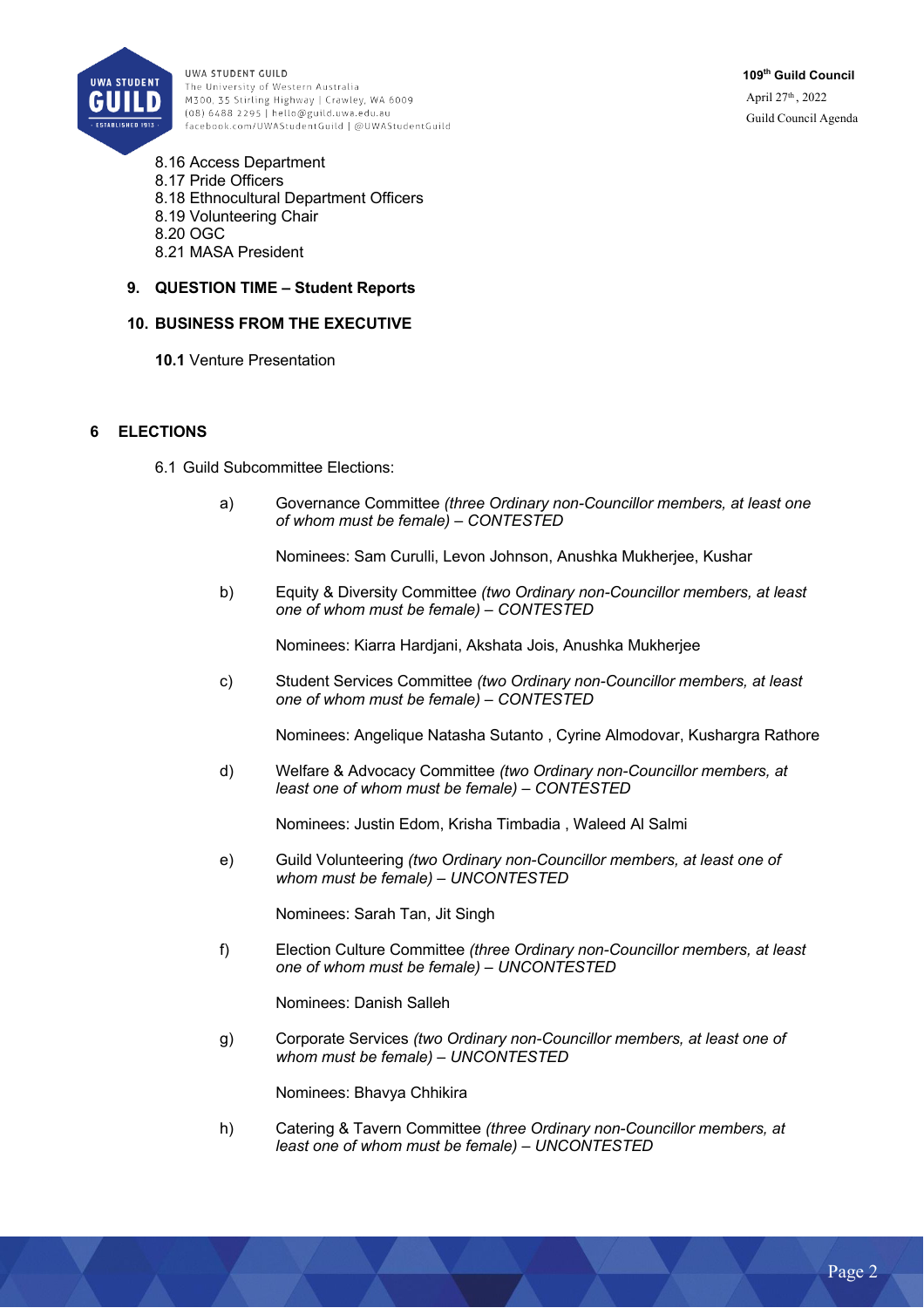

### **7 MOTIONS ON NOTICE (OPERATIONS)**

7.1 The 109<sup>th</sup> Guild Council approves the 2021 Financial Audited Accounts (available to view in the agenda pack)

Moved: Amitabh Jeganathan Seconded: Narendra Gammanpila

7.2 The 109<sup>th</sup> Guild Council approves the date of the 2022 OGM of Tuesday 11<sup>th</sup> October 2022 at 1:00pm.

Moved: Narendra Gammanpila Seconded: Amitabh Jeganathan

7.3 The 109<sup>th</sup> Guild Council approves the 2022 Election timetable. (available to view in the agenda pack)

Moved: Narendra Gammanpila Seconded: Amitabh Jeganathan

7.4 The  $109<sup>th</sup>$  Guild Council requests the Managing Director write to the WAEC in order to conduct the 2022 Annual General Elections for the UWA Student Guild & NUS.

Moved: Amitabh Jeganathan Seconded: Narendra Gammanpila

### **8 MOTIONS WITHOUT NOTICE (OPERATIONS)**

8.1 The 109th guild council approves the amendments made to the election regulations (available to view in the agenda pack)

Moved: Prisha Goel (PG) Seconded: Amitabh Jeganathan

8.2 The 109<sup>th</sup> Guild Council appoints Kaelin Abrahams to the position of co-pride officer.

Moved: Paris Javid Seconded: Narendra Gammanpila

8.3 The 109<sup>th</sup> Guild Council approves the new Student Representative Code of Conduct. (available to view in the agenda pack)

Moved: Amitabh Jeganathan Seconded: Narendra Gammanpila

### **9 MOTIONS ON NOTICE (REPRESENTATION)**

9.1 The 109<sup>th</sup> Guild Council:

a) Acknowledges the current political and economic instability in Sri Lanka.